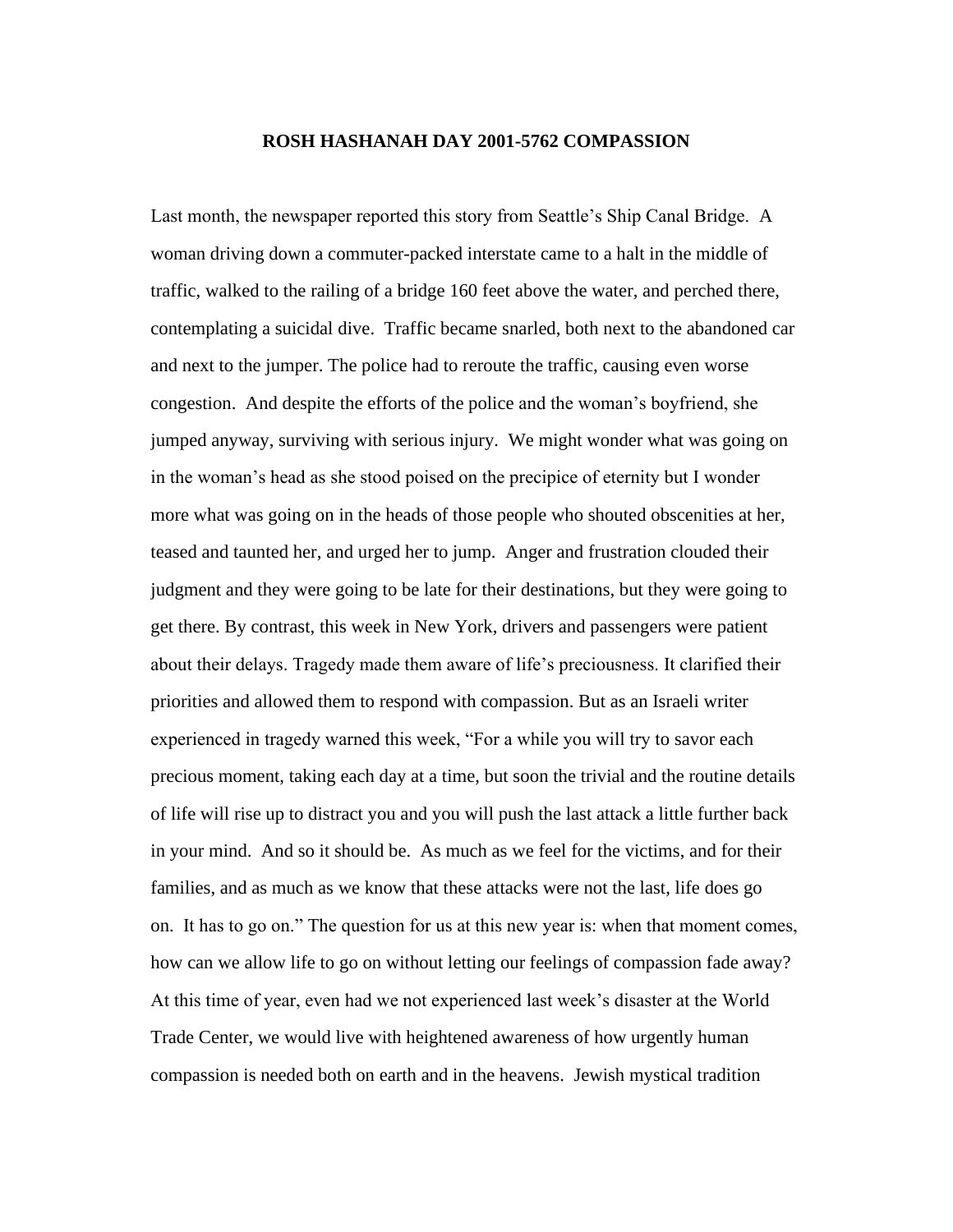teaches that how we conduct ourselves here on earth has the power of opening up the same quality in the heavens. When we deal compassionately with each other, we human beings open up the flow of divine compassion in the universe. At this very moment, we are told, God is sitting poised between the throne of judgment and the throne of mercy. The strength of our compassion can cause God to move from judgment to mercy. We are even taught that God so wants us to succeed in having that impact, that God prays this prayer:

May it be my Will that my mercy suppress my anger and that it may prevail over my attributes of justice and judgment and that I may deal with my children according to the attribute of compassion and that I may not act towards them according to the strict line of justice.

We are used to thinking that *we* are in need of *God's* help; this mystical approach turns that idea on its head and says that it is *God* who is in need of *our* help, *God* who needs *our* mercy in order to fully manifest God's own mercy. But achieving a life of compassion requires discipline and training. It involves changing your thinking, focusing on the good in people, believing that your small acts of compassion matter, and keeping your human priorities clear long after the present crisis is over.

How do you change your thinking? You first have to believe that it is possible to retrain yourself. Rabbi Levi Yitzhak of Berditchev was said to have an *ayin tova*; he trained himself to see only the good in others. Once on the eve of Rosh Hashanah Levi Yitzhak was heading to synagogue to Selichot services when a sudden downpour forced him and his personal assistant to seek shelter under the awning of a tavern. The assistant peered through the window and saw a group of Jews feasting, drinking and reveling. Growing impatient, he urged Levi Yitzhak to see for himself how the Jews inside were misbehaving when they should have been in synagogue praying to God for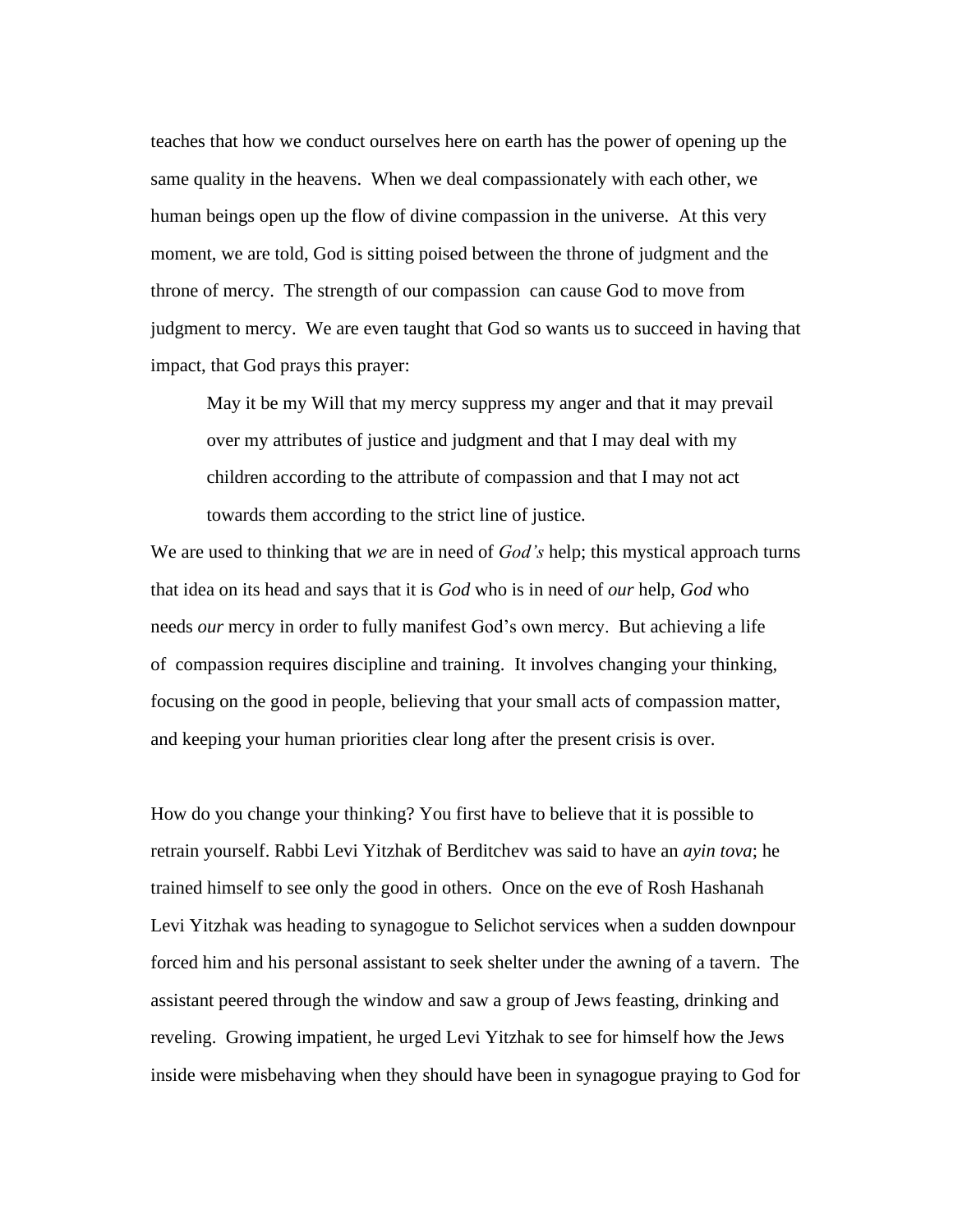forgiveness. Instead of looking, Levi Yitzhak rebuked his assistant for finding fault with the children of Israel. "Surely," he asserted, "they must be reciting blessings over their food and drink"; instead of passing judgment on them, Levi Yitzhak proceeded to bless them. The assistant then peered into the tavern once more and overheard two Jews talking to one another about thefts they had committed. He told this to the rebbe, yet once more Levi Yitzhak refused to judge them and instead concluded: "They must be very holy Jews since they are confessing their sins to one another before Rosh Hashanah."

Would that we could teach ourselves to judge others with an ayin tova like Levi Yitzhak. This story made me remember a scene I witnessed last year in a subway station. As I got off the train, a young man who got off with me wadded up an empty cigarette package and tossed it onto the platform. Just as I found myself judging this man's carelessness and wondering whether to say something to him, I saw him turn to a young mother in distress and offer to help carry her stroller up the steep flight of stairs. I stood there, embarrassed at my haste to judge. In that kind of situation, Rabbi Nachman of Bratslav offers this advice: "Always tip the scales of judgment towards the side of mercy – by selectively focusing on the little bits of good that exist in each person, you actually enable those bits of good to expand and slowly overcome the bad. By choosing to focus on what is right and pure in people, instead of what is wrong, you have the power to lift them up." Even if you see a person is evil, says Reb Nachman, you must search to find some goodness – some area where the person is not evil.

While it seems a bit presumptuous to think that your or my focusing on the good in someone might allow those bits of good to expand and overcome the bad, I offer you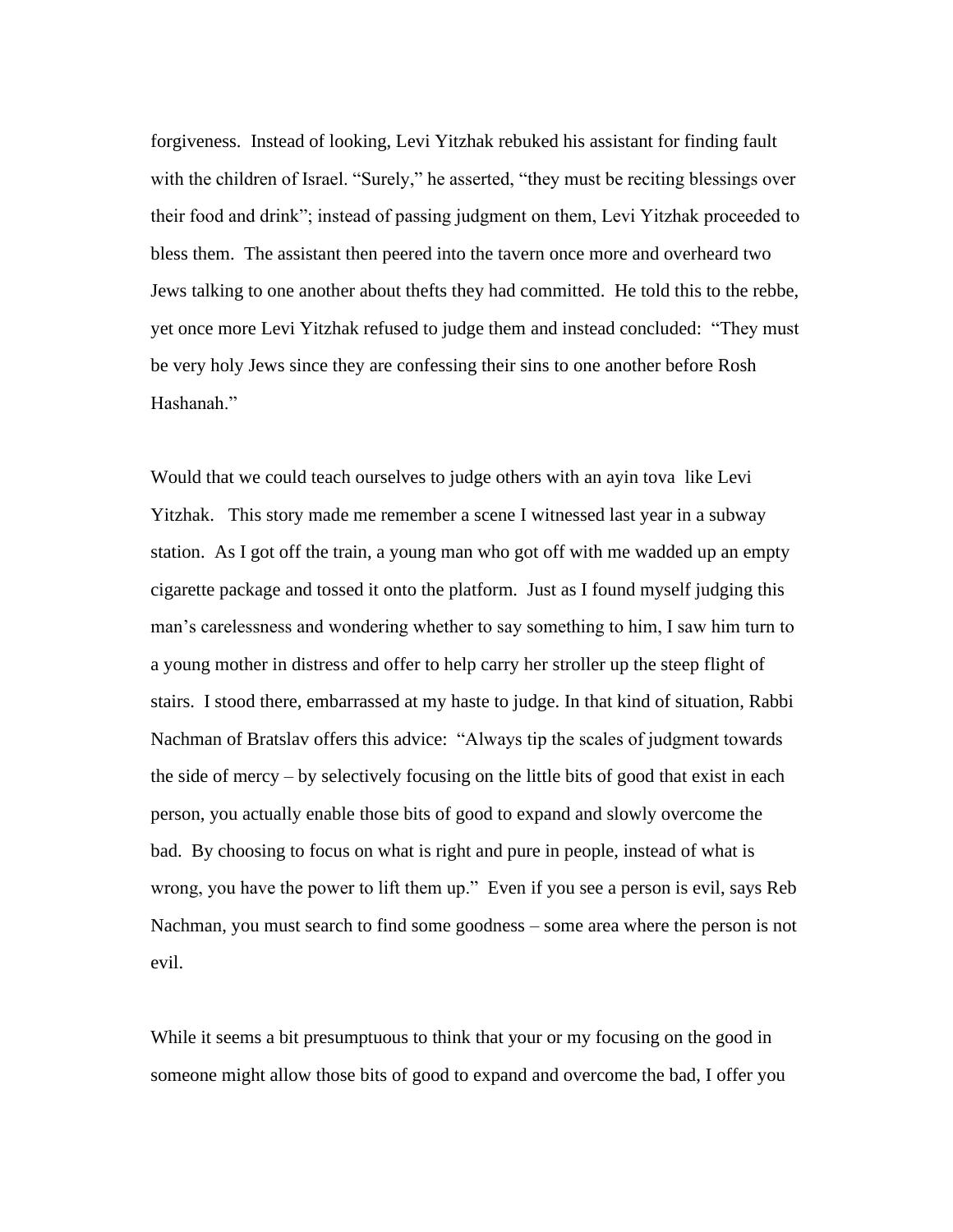an historical example that demonstrates the truth of Rabbi Nachman's advice. The story is about Walter Rathenau, a Jew in Germany, who had succeeded his father at the helm of the family business, the German General Electric Company. He became one of Europe's major economic leaders. In 1922, 11 years before Hitler's rise to power, he became German Foreign Minister at a time of terrible economic turbulence. He was used as a scapegoat; within a few months of taking office, three young men conspired to kill him, claiming he was one of the 300 elders of Zion intent on taking over the world. He was 54 when he was killed. When the police caught the assassins, two committed suicide, leaving Ernst Werner Techow the sole surviving assassin. Three days after Rathenau was murdered, his mother Mathilde Rathenau wrote the following letter to Techow's mother:

"In grief unspeakable, I give you my hand – you of all women, the most pitiable. Say to your son that, in the name and spirit of he whom he has murdered, I forgive, even as God may forgive, if before an earthly judge your son makes a full and frank confession of his guilt and before a heavenly judge repents. Had he known my son, the noblest man earth bore, he would have rather turned the weapon on himself. May these words give peace to your soul."

Techow was released from prison after 5 years. In 1940, he smuggled himself into Nazi- occupied Marseille where he helped over 700 Jews escape to Spain. It was just about at this time that Techow met a nephew of Rathenau and confided that Mrs. Rathenau's letter had triggered his repentance and transformation. He put it this way: "Just as Frau Rathenau conquered herself when she wrote this letter of pardon, I have tried to master myself; I only wished I would get an opportunity to right the wrong I've done." Her focusing on the little bits of good in Techow lifted him up and helped him see himself differently.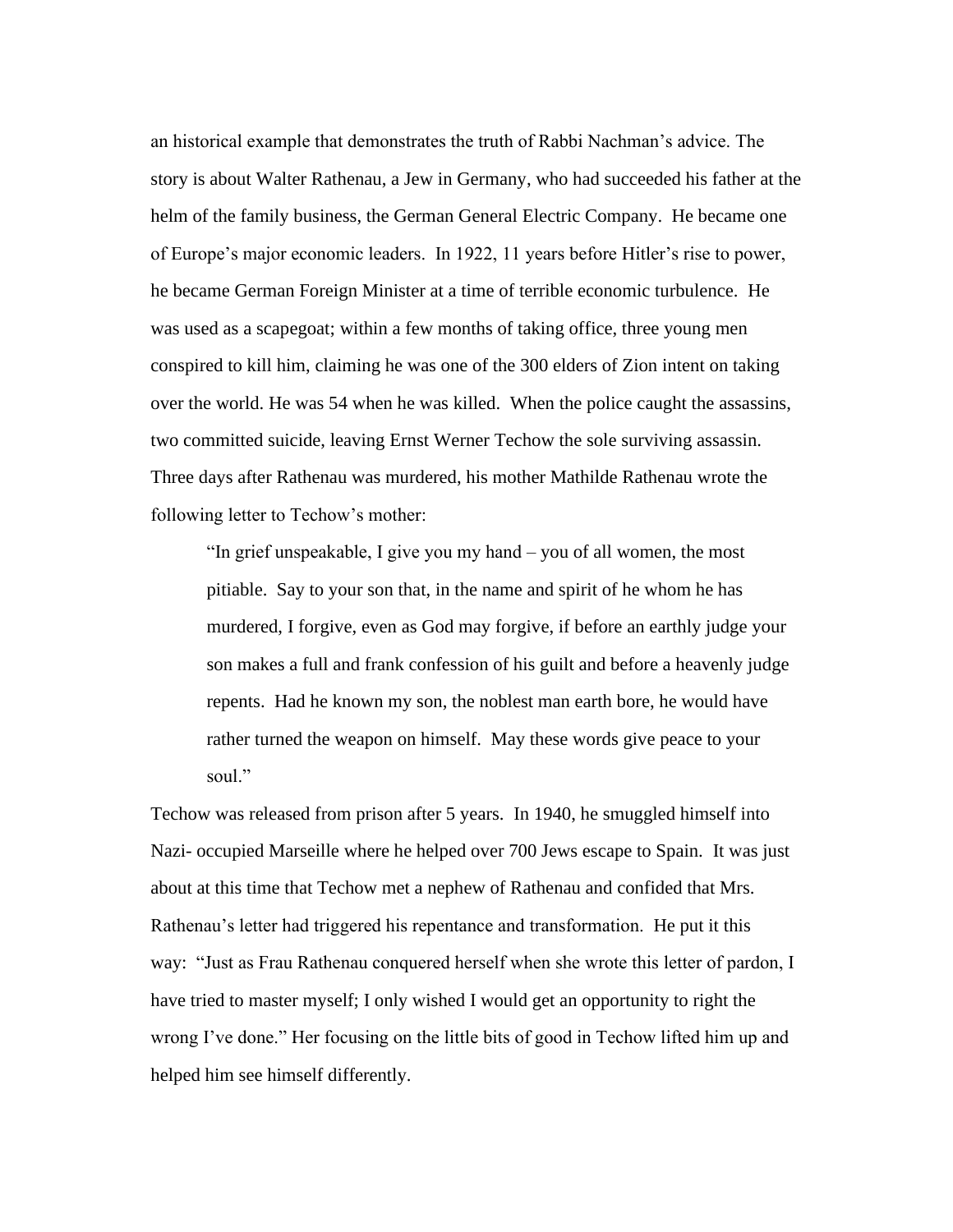It is acts of compassion like that of Mathilde Rathenau that move God from the throne of judgment to the throne of mercy on these holy days. Another such act of compassion is etched into our public memory as a nation. I think that Pee Wee Reese's actions would have had that same divine impact in 1948 when baseball's color barrier was being broken. I've always wished I could have been there the day the Cincinnati Reds were hosting the Brooklyn Dodgers, They say that a chorus of boos filled the stadium, punctuated by taunts and the most vile curses, all directed at the Dodger first baseman. Jackie Robinson stood isolated, not only from the hate-spewing opposition fans, but from most of his own teammates as well. Then something extraordinary happened. Pee Wee Reese, the Dodger shortstop, who had been raised in the nearby southern city of Louisville and was not immune to the forces of racism, began to move across the diamond toward the first baseman….As Reese approached, the grim pain of isolation on Robinson's face began to melt. Peewee Reese paused and then placed his arm around the shoulder of his teammate. A hush fell over the crowd. The boos and curses tailed away. Amidst the silence of the crowd and the serene calm of the green grass stood two human beings, one black and the other white, the arm of one draped over the other.

We have been privileged in recent days to witness many heroic acts of compassion. But not all acts of compassion need be so dramatic in order to inspire compassion in the heavens. Think of those times in the checkout line at the supermarket when the checkout person seems inordinately slow or out of sorts. Everyone is always in a hurry at the supermarket, hoping to run in and run out. Recently an elderly woman ahead of me in line couldn't find her checkbook; she had no cash and she didn't know how to use a credit card in the machine. She became so flustered, she didn't know what to do. The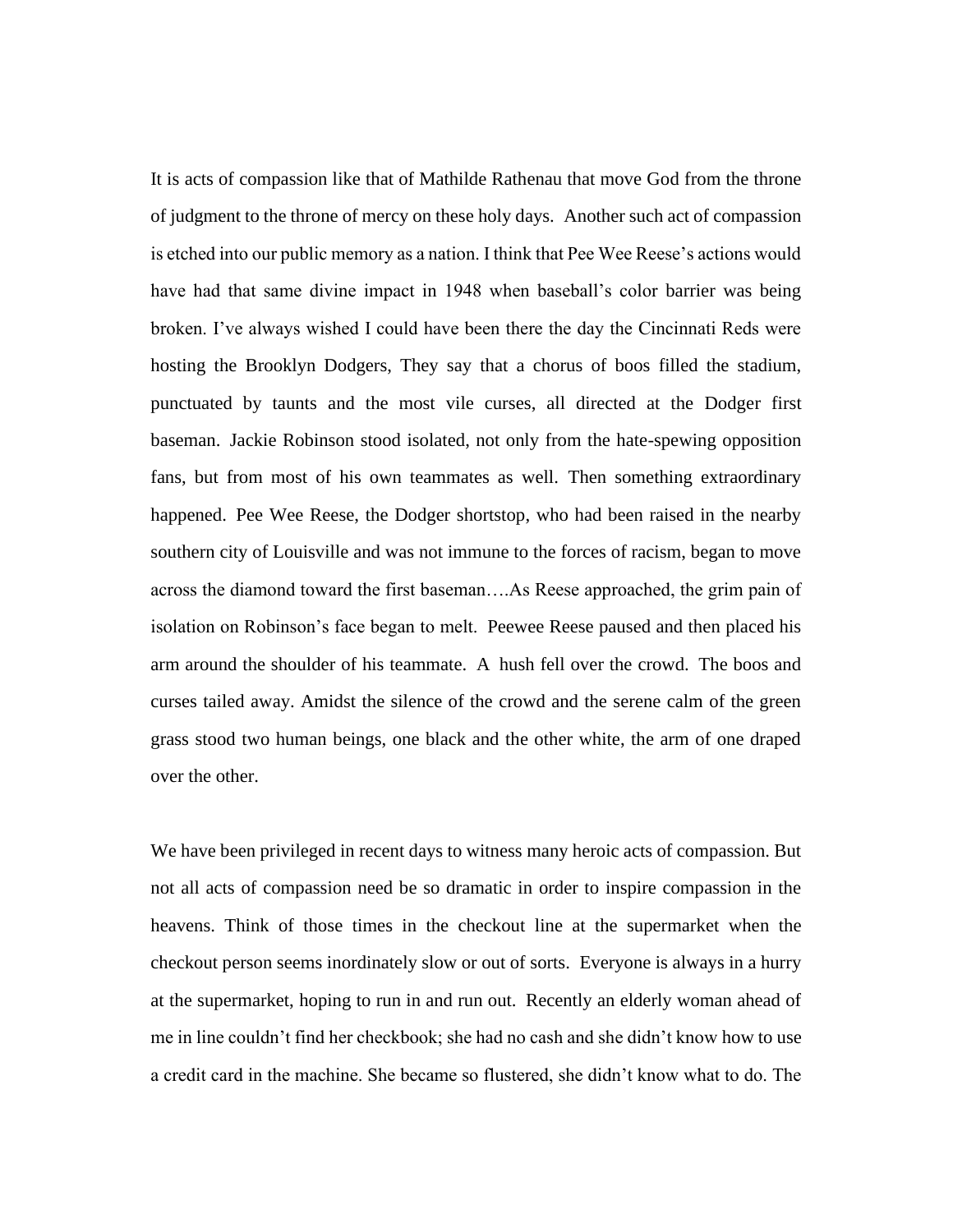young checkout man behaved with patience and respect; when I complimented him afterwards, he shrugged and said, "I have a grandmother; I know how hard it can be to be old." This young man didn't know the confused woman at the checkout. And yet he treated her as he would have his own family; he looked at her through an ayin tova when he might easily have reacted instead to the impatient customers waiting behind her.

If you think about it, it's the people you *don't* know or don't *like* who offer both the greatest challenge to your compassion and the greatest opportunity. They are the drivers who sit on your tail on the highway. They are the restaurant patrons who feel entitled to cut in line ahead of you. And they are the very people you have to try hardest with, particularly if they belong to your community. We as Americans have felt the importance of community in untold ways this week. We have seen clearly that this world is too small for people not to treat each other with compassion. And if this world is too small for people not to treat each other with compassion, this congregation certainly is too small for people not to treat each other with compassion, and our classrooms are way too small for our students not to be taught that lesson. That is why I reminded our b'nai mitzvah students just yesterday that they are to invite all of their classmates to join them at their b'nai mitzvah, whether or not they like them. Our children have to be trained in compassion as do we all. This training is not a matter merely of having a day of sensitivity training and rope climbing and being done with it; it involves a daily education, as frequent and repetitive as brushing your teeth and combing your hair.

If you are not yet convinced of the impact of even one simple act of compassion, listen to one final story. When I was a student rabbi in Victoria, Texas, in the fall of 1979, the first question I was asked was: Do you know the story of Rabbi Henry Cohen? I didn't and they were horrified at my ignorance, so they told me. Henry Cohen was a rabbi in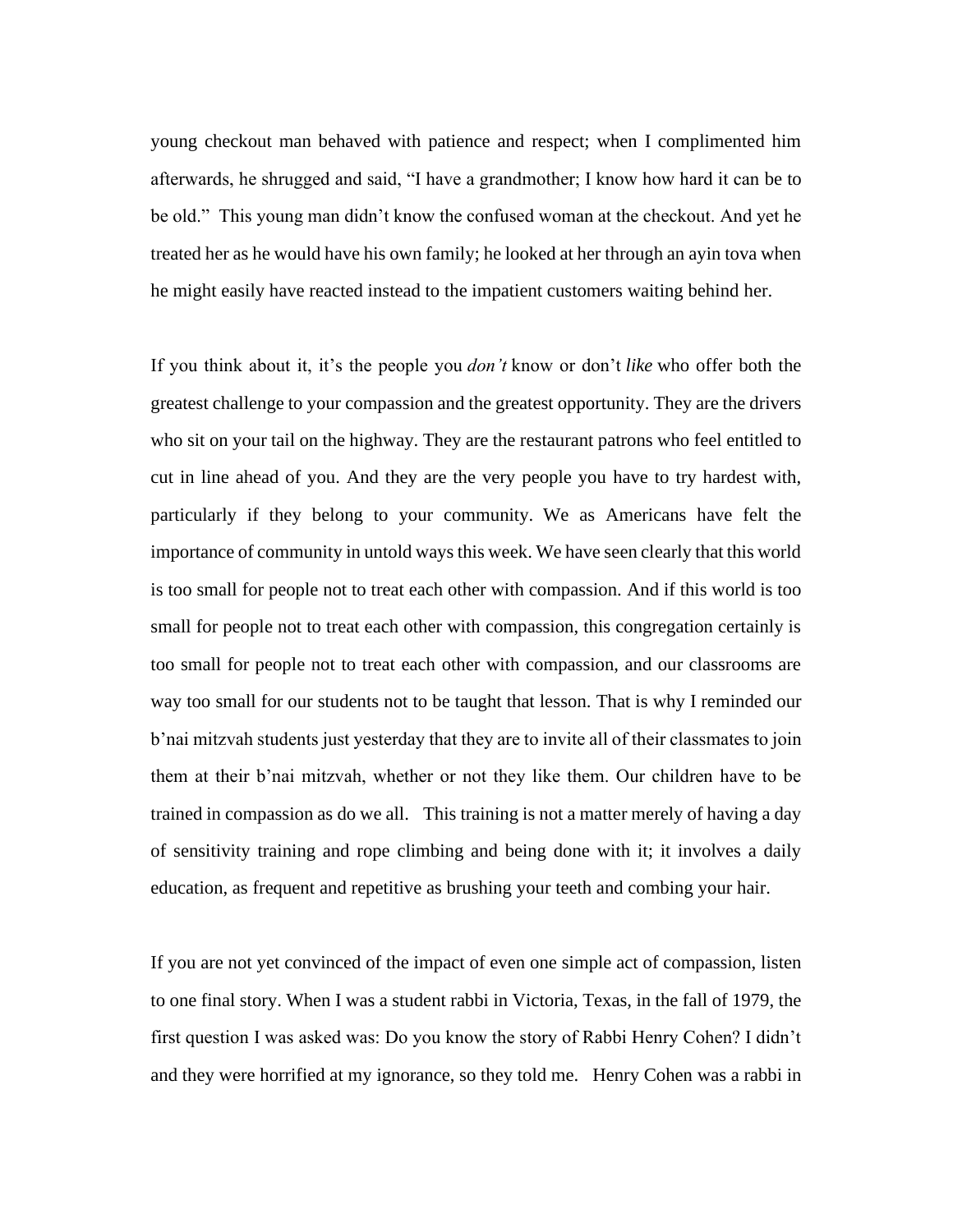Galveston, Texas in the early part of the century. You may remember that Galveston was a main port of entry for the immigrants and refugees who were flooding the United States at this time. Among these immigrants was a Russian who, when he landed at the port, was immediately arrested by the police and had an extradition order issued against him at the request of the tsarist government. Rabbit Cohen visited the prison, and hearing of the man's plight, interviewed him and became convinced that he was not a criminal but a political refugee. He intervened with the authorities and argued that the man deserved political asylum, but to no avail. He took the case to the Governor of Texas and to the state Supreme Court but all with the same result. Finally he got on a train and went all the way to Washington where he was at last granted an interview with President Theodore Roosevelt. Roosevelt listen to Rabbi Cohen's story and at the end, shook his head. "I'm sorry, rabbi," he said: "Much as I admire the way you Jews stick together and try to help one another, I can't see any reason for intervening." "Jew?" said the rabbi, "Who said he was a Jew? He's not a Jew; he's a Russian Christian." "A Christian?" asked the shocked president; "But then why are you concerning yourself with him?" Rabbi Cohen answered, "He's a human being, isn't he?" The president was so impressed that he cancelled the extradition order.

"Love your neighbor as yourself," says the book of Leviticus. That's what Rabbi Cohen did and that's why President Roosevelt in turn took compassionate action. It has been many years since that story took place, but the retelling reminds us of the power of one person's compassion. So when this national nightmare is forgotten – and it will be – and your lives settle again into a routine, don't let your sense of compassion recede along with the pain of tragedy. When you find yourself caught in traffic, or stuck in a long line at the supermarket, or tearing your hair out over someone or something, or losing patience with those you love most, remember Pee Wee Reese – and Mathilde